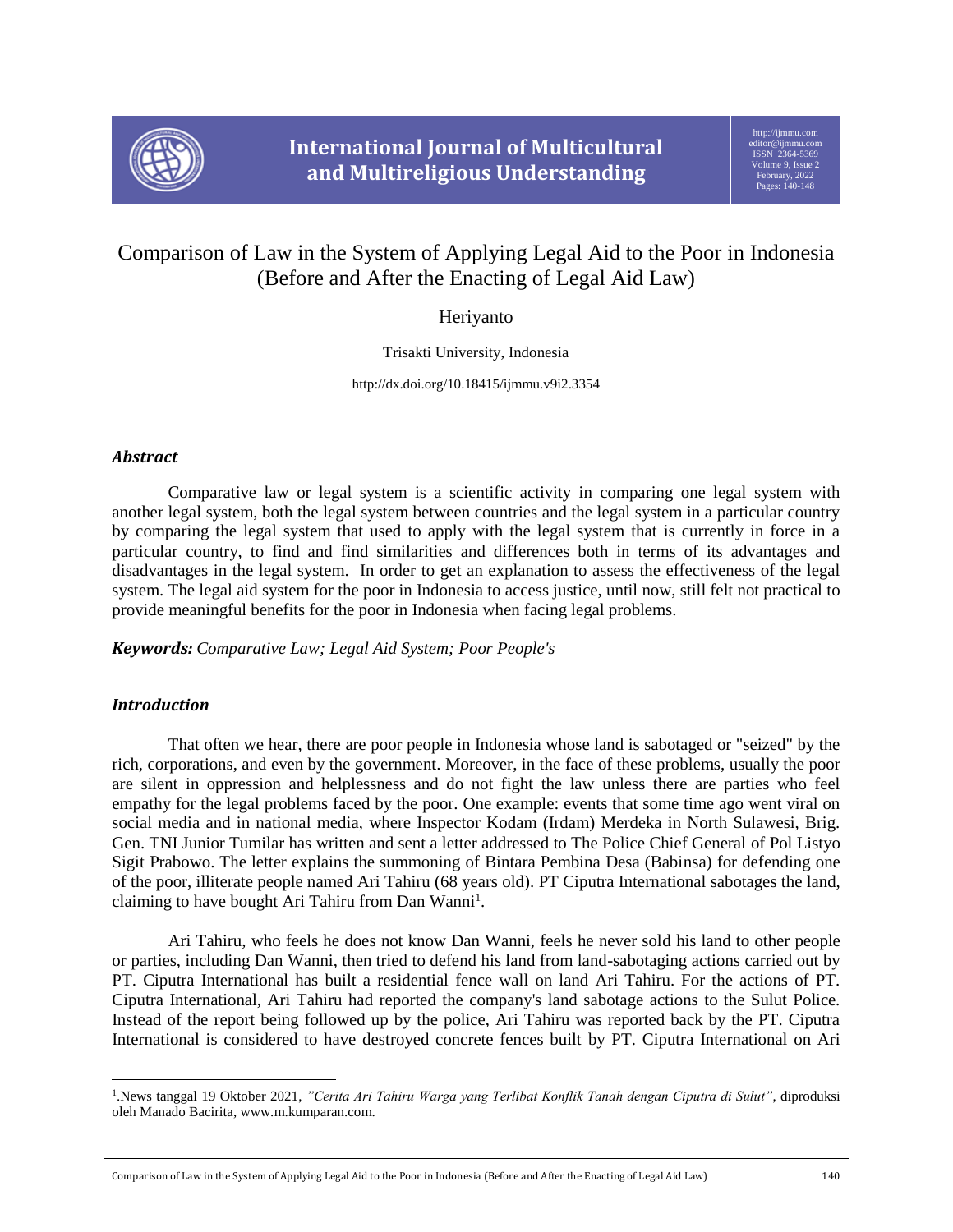Tahiru, and then determined as a suspect and carried out detention by the police. At this time, Brig. Gen. Junior Tumilar intervened because Babinsa, who had previously been asked for legal protection by Ari Tahiru, was also called by the police to be examined and questioned.<sup>2</sup>

Although Ari Tahiru has also been assisted by a lawyer named James Bastian Tuwo, S.H., legal assistance from the lawyer before the viral legal problems ari Tahiru with PT. Citraland International is only limited to the delivery of legal notice to PT. Citraland International. So from the example of the case event, the questions arise, Why Ari Tahiru did not submit civil law efforts by filing a lawsuit to the court for acts against the law of PT. Ciputra International, who has done the refreshment on Ari Tahiru? or Ari Tahiru, feels there is no cost to fight PT. Ciputra International filing a civil lawsuit with the court to seek and get justice? So that James Bastian Tuwo only did legal assistance against Ari Tahiru by sending a subpoena and assisting Ari Tahiru when reporting to the North Sulawesi Police.

To answer this question, we need to look at the legal aid legal system for the poor in Indonesia who face legal problems to access justice.

Legal aid programs have been introduced in the justice system in Indonesia since the 1970s by Mochtar Kusumaatmaja and Adnan Buyung Nasution. However, it has not succeeded in improving the right of people who are unable or poor to access justice in litigation proceedings run by advocates *(legal services).* One of the important contributing factors of this situation is that people who are unable or poor do not know and understand their constitutional and legal rights properly. Therefore, legal proceedings to achieve legal certainty and justice through litigation, inaccessible to the unable or poor, have even placed the unable or poor become more unable and made the able more affluent society.<sup>3</sup>

In Indonesia's criminal procedure law system, Law No. 8 of 1981 (KUHAP), lawyers or legal counsel is provided to the unable or poor in dealing with criminal law issues. Which is threatened with criminal damage of five years or more is guaranteed to be provided by the state for free, meaning that people who are unable or poor do not need to pay for the services of lawyers or legal advisors who are not able to do so. Will help to meet and defend the legal issues he faced in undergoing criminal justice proceedings, both at the level of examination in the investigation, pro-prosecution, and examination process at the court trial.<sup>45</sup>

Since the second amendment of the 1945 Constitution, which gave birth to Article 28D paragraph (1), the state guarantees legal assistance to its people. It has provided hope for the people unable to obtain legal assistance as part of human rights. It should be considered a fulfillment of Indonesian citizens' constitutional right to access justice. Moreover, based on the provisions in the constitution, as well as at the encouragement of Advocate organizations incorporated in the KKAI (Indonesian Advocate Working Committee) to have their legal umbrella as other law enforcement officials, namely the police, prosecutors, and judiciary, each of which has a legal umbrella. The government then followed up by passing and inviting Law No. 18 of 2003 on Advocates (Advocate Law), which in the provisions of Article 22 Paragraph (1) has sacred to advocates to provide free legal assistance to the justice-seeking community. Moreover, 5 (five) years after the promulging of the Advocate Law, the new government issued the implementing regulation of the Advocate Law, namely by issuing Government Regulation of

2 *Ibid*

 $\overline{\phantom{a}}$ 

<sup>3</sup>Romli Atmasasmita dalam "*Arah Penegakan Hukum di Indonesia*". Pustaka, Jakarta, 1990, hlm.67.

<sup>4</sup>Article 56 Paragraph (1) of the Kuhap states, "In the event that a suspect or defendant is suspected or charged with a criminal offence threatened with death or a criminal threat of fifteen years or more or for those who are unable to be threatened with a criminal five years or more who do not have their own legal counsel, the officials concerned at all levels of examination in the judicial process shall appoint legal counsel for them".

 $5$ Article 56 Paragraph (2) of the Kuhap states, "Any legal counsel appointed to act as meant by paragraph (1), provides his assistance freely".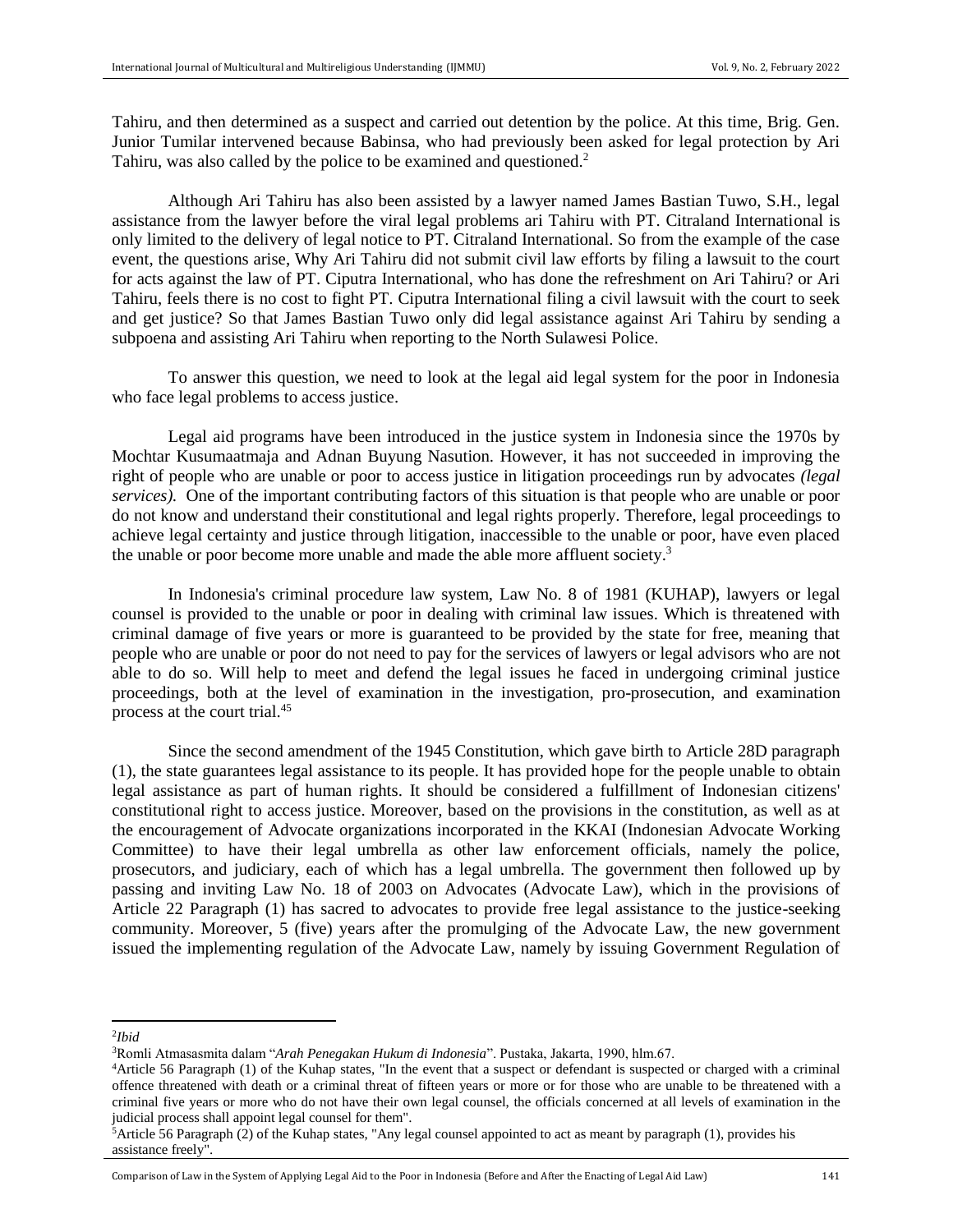the Republic of Indonesia Number 83 of 2008 on The Requirements and Procedures for Providing Legal Assistance Only.<sup>6</sup>

As for providing legal assistance to the unable or poor in government regulations Number 83 of 2008, based on Article 4 paragraph (1), it can be provided by advocate organizations or legal aid agencies after justice seekers, in this case, people who are unable or poor apply in writing either to the advocate organization or to legal aid agencies.

Furthermore, in order for legal aid to seekers of justice who are unable or poor can be appropriately implemented, and to fulfill the principle of a state of law, that is, a person or citizen must be guaranteed equality before the law. The government then issued Law No. 48 of 2009 on Judicial Power (Law 48/2009 Judicial Power) which the issue of legal aid is regulated separately in Chapter XI Article 56 and Article 57. Then in Law No. 49 of 2009 on General Justice (Law 49/2009 General Justice), the issue of providing legal assistance is regulated in Article 68B and Article 68C. In addition, in Law No. 50 of 2009 concerning the Second Amendment to Law No. 7 of 1989 on Religious Justice (Law 50/2009 Religious Justice) also authorizes the provision of legal assistance to people who are not able only as stipulated in Article 60B and Article 60C, as well as Law No. 51 of 2009 concerning the Second Amendment to Law No. 5 of 1986 concerning State Administrative Justice (Law 51/2009 TUN) in the provisions of Article 5 of 1986 concerning State Administrative Justice (Law 51/2009 TUN) in the provisions of Article 5 of 1986 concerning State Administrative Justice (Law 51/2009 TUN) in the provisions of Article 5 of 2009 concerning the Second Amendment to Law No. 5 of 1986 concerning State Administrative Justice (Law 51/2009 TUN) in the provisions of Article 5 of 2009 concerning the Second Amendment to Law No. 5 of 1986 concerning State Administrative Justice (Law 51/2009 TUN) in the provisions of Article 51 of 2009 concerning the Second Amendment to Law No. 5 of 1986 concerning State Administrative Justice (Law 51/2009 TUN) in the provisions of Article 51 of 2009 concerning the Second Amendment to Law No. 5 of 1986 concerning State Administrative Justice (Law 51/2009 TUN) in the provisions of Article 5 of 2009 Concerning the Second Amendment to Law No. 5 of 19 144C and Article 144D also say the same thing is to provide free legal assistance to the people who are unable or poor in Indonesia.

Moreover, after passing a long process, in 2011, the State of Indonesia has passed and invited the legal system regarding legal assistance to the unable or poor through Law No. 16 of 2011 on Legal Aid (Legal Aid Law), which has specifically regulated the system of providing legal assistance to the unable or poor. However, whether the Aid Law has similarities or differences in the concept of the legal aid system with the previous legal systems that have existed in the State of Indonesia, it is necessary to compare the effectiveness of the legal aid system in meeting the thirst of the unable or poor to get justice.

## *Discussion*

l

## **Legal Aid Legal System Prior to the Issuance of the Legal Aid Act**

Legal aid policies that defend the interests of society regardless of background, ethnicity, origin, ancestry, color, ideology, belief, politics, rich, poor, religion, or group of people it defends. When an able person *(the have)* has a legal problem, he can appoint legal counsel to defend his interests. The person classified as unable can ask for defense from a public defender of the Legal Aid Institute to defend his interests in a legal case. 7

<sup>6</sup> .Constitutional rights according to Prof. Jimly Asshiddiqie are rights guaranteed in and by the Basic Law (UUD) 1945. See in Jurnal Abdimas Madani and Lestari Vol. 01, Issue. 01, March 2019, p. 24-33 (e-ISSN:; p-ISSN: - ), Dian Kus Pratiwi, Dessy Ariani, Despan Heryansyah, *"Introduction to Constitutional Rights of Citizens in Schools",* p. 27

<sup>7</sup> .Frans Hendra Winarta, 2009, *"Pro Bono Publico: Hak Konstitusional Fakir Miskin untuk Memperoleh Bantuan Hukum"*, Jakarta, Gramedia, hlm. 1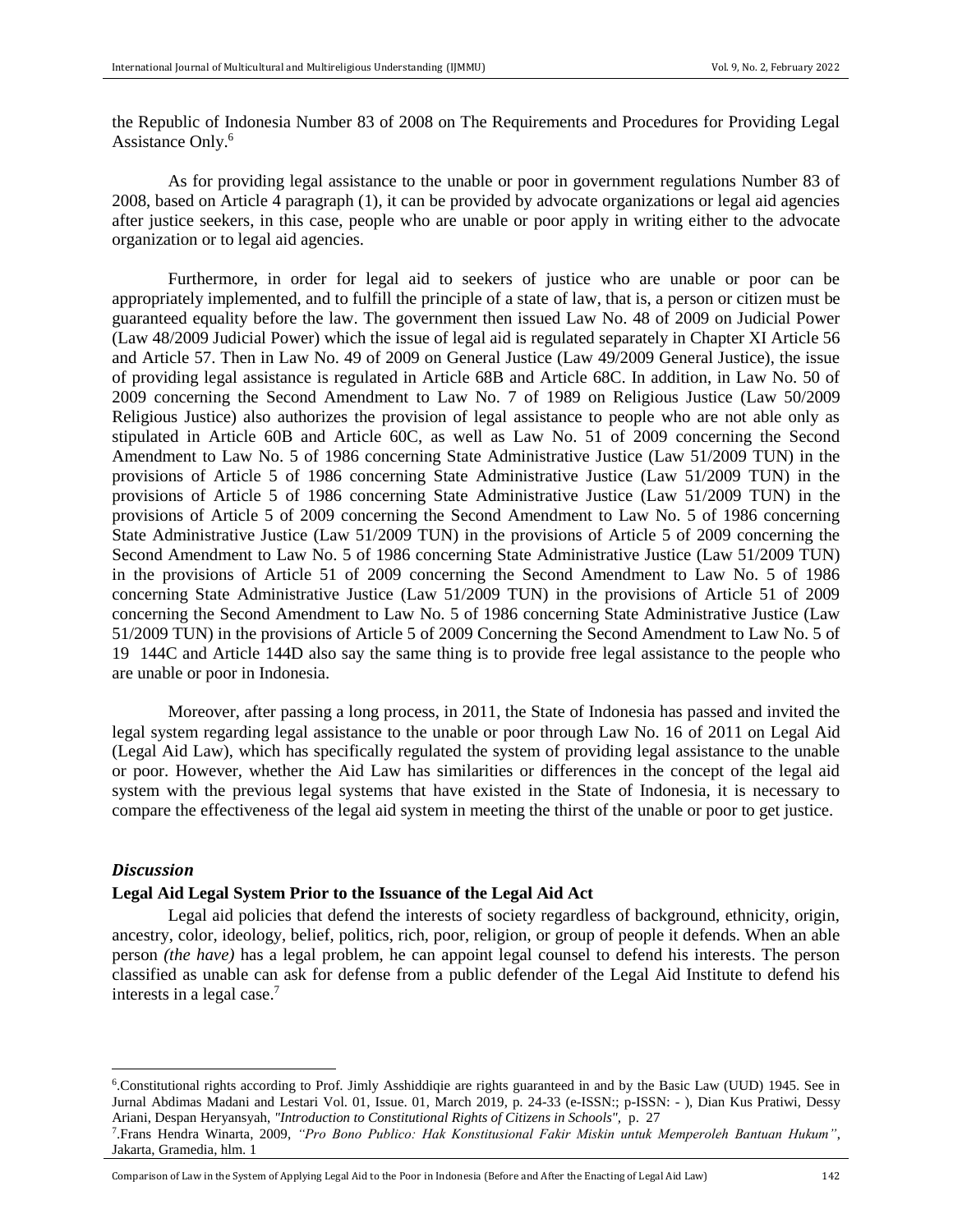Legal aid is the service of providing legal advice to people who are unable or poor to get legal representation and access to justice in the face of legal issues, both through non-litigation and litigation (legal proceedings in court) fairly. Therefore for every legal action alleged to the accused must also pay attention to his rights to get the truth and justice by the legal action he did without any legal action discrimination.<sup>8</sup>

Adnan Buyung Nasution, in his book entitled "Bantuan Hukum di Indonesia," mentioned that the concept of legal aid began to be planned on August 18 to 20, 1969, at the THIRD Congress of PERADIN in Jakarta he then realized by forming LBH in 1971. This is not just an institutionalization of the poor's legal interests but a movement on legal rights, interests, and obligations. Legal aid for the poor can be interpreted as legal assistance for low-income groups. In contrast, legal blindness is a poor or poorly educated society that does not know and realize its rights as a subject of law or because of social and economic position and due to pressures from stronger and does not dare to defend and fight for its rights.<sup>9</sup>

Although Article 27 paragraph (1) of the 1945 Constitution has mentioned, "all citizens simultaneously their position in law and government and uphold the law and government with nothing but." The concept or idea of legal assistance for the poor, which Adnan Buyung Nasution then realized by establishing Lembaga Bantuan Hukum, does not yet have the umbrella of state law. The concept of legal aid had not entered the legal system of the State of Indonesia at that time.

Legal assistance to the incapacitated or poor, which is also the goal in the Indonesian state legal system, was initially regulated in Law No. 8 of 1981 concerning the Criminal Procedure Law (KUHAP) by adhering to a fair criminal justice process. In *due process of law,* the rights of suspects/defendants/convicts are protected and considered part of citizens' rights (civil rights); therefore, it is also called part of human rights.

Based on the substance of the law as stipulated in the Kuhap, the provision of legal assistance to the community is not able or poor, in substance can be provided by legal counsel after the appointment of investigators, public prosecutors and judges. In the criminal justice process, to accompany suspects, defendants or convicts in the process of examining cases both at the level of investigation in the police by investigators, pro-prosecution in the prosecutor's office and examination at a court hearing by a judge. This is stipulated in Article 56 paragraph (1) and paragraph (2) of KUHAP to be interpreted based on the substance of the law in KUHAP.

The provision of legal assistance to the unable or poor community is then mandated again in the substance of Indonesian state law, namely by the enactment of Law No. 18 of 2003 on Advocates (Advocate Law), and the Implementing Regulation, namely Government Regulation No. 83 of 2008 concerning the Procedure for Providing Free Legal Assistance (PP No. 83 of 2008), which in the provisions of law Article 22 paragraph (1) of the Advocate Law and Article 2 pp No. 83 of 2008 in 2008, wherein the provisions of the law Article 22 paragraph (1) of the Advocate Law and Article 2 pp No. 83 of 2008 in mentioned that:

## *"Advocates are obliged to provide free legal assistance to justice seekers who cannot afford it."*

To emphasize free legal assistance to the unable or poor people who face criminal, civil, and state law problems in the judiciary. Indonesia then completes the legal substance in the legal system of providing legal assistance into Law 48/2009 the Judicial Power wherein the provisions of Article 56 paragraph (1) mentioned:

*"Everyone who is caught up in a case is entitled to legal aid."*

 $\overline{a}$ 

<sup>8</sup> .*Ibid* 9 .Adnan Buyung Nasution, 2006, "Bantuan Hukum di Indonesia", Jakarta, LP3ES, hlm. 1

Comparison of Law in the System of Applying Legal Aid to the Poor in Indonesia (Before and After the Enacting of Legal Aid Law) 143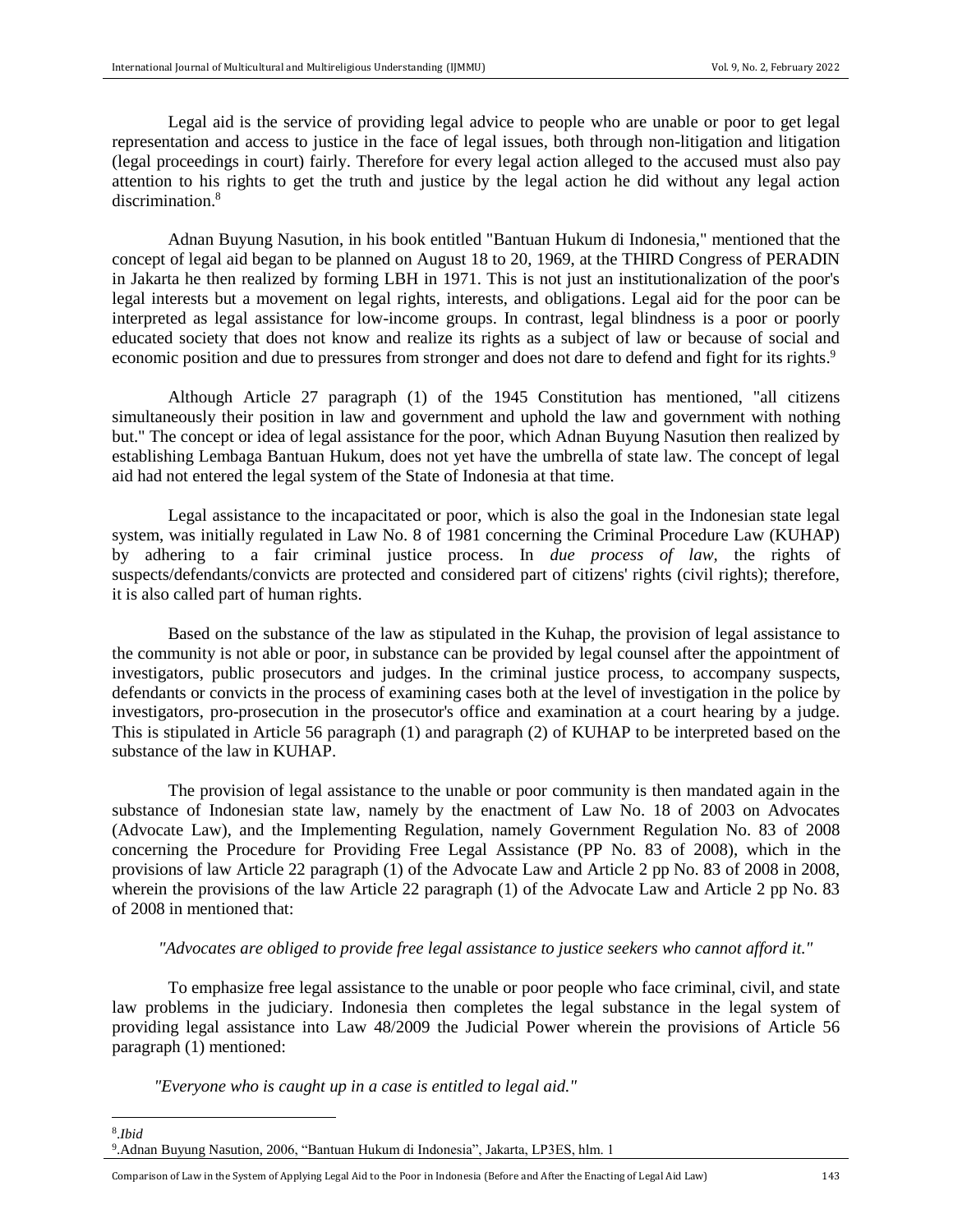Then, Article 56 paragraph (2) mentions:

*"The state bears the cost of the case for the seekers of justice who cannot afford it."*

Furthermore, the provisions of Article 57 paragraph (1) mentions:

*"At every district court, a legal aid post is established to justice seekers who are unable to obtain legal aid."*

Then, Article 57 paragraph (2) mentions:

*"Legal assistance, as referred to in paragraph (1), is granted free of charge at all levels of the judiciary until the verdict on the case has obtained permanent legal force."*

Moreover, Article 57 paragraph (3) then mentions:

*"Legal assistance and legal assistance posts as referred to in paragraph (1) are carried out by the provisions of the laws and regulations."*

Then in the provisions of Article 68B and Article 68C of Law 49/2009 General Justice, Article 60B and Article 60C of Law 50/2009 Religious Justice, and Article 144C and Article 144D of Law 51/2009, state administrative court also stipulated in Law 48/2009 Judicial Power.

In substance, the provision of legal assistance to the unable or poor based on the KUHAP, Advocate Law, Law 48/2009 Judicial Power, Law 49/2009 General Justice, Law 50/2009 Religious Justice, and Law 51/2009, state administrative court. There are focused on litigation legal assistance, which means the provision of legal assistance in handling cases in judicial institutions, both criminal, civil, and state business. Moreover, in its implementation of new legal assistance in criminal cases, only that can be run by advocates after getting a letter of appointment. In contrast, for civil cases and state governance is still unclear implementation.

## **Legal Aid System Under Legal Aid Act**

The year 2011 is a milestone for people or poor people in Indonesia in accessing justice to get legal assistance. In that year, the government has passed and invited Law No. 16 of 2011 on Legal Aid (Legal Aid Law). Moreover, with the promulgation of the Legal Aid Law, constitutionally, the state has guaranteed and is responsible for access *to justice* in providing legal assistance to the people or poor as the embodiment of the fulfillment of the human rights of Indonesian citizens.

In the Legal Aid Act, the understanding of legal aid is more directed to *legal aid* that is equivalent to pro bono or free legal assistance. This can be seen from the definition given by the Legal Aid Law in Article 1 paragraph (1), which states:

*"Legal aid is a legal service provided by a free legal aid provider to the recipient of legal aid."* 

Then the so-called legal aid givers and recipients of legal aid in the provisions of Article 1 paragraph (3) and paragraph (2) are: *"The granter of legal aid is a legal aid institution or community organization that provides legal services under this law." In contrast, "The recipient of legal aid is a person or group of the poor."*

In addition, according to the provisions of Article 1 paragraph (2) of the Legal Aid Law, not all advocates can carry out their duties as Legal Aid Providers as mandated in the KUHAP and the Advocate Law, as well as other laws and regulations for free legal assistance or *pro bono.* To the poor. On that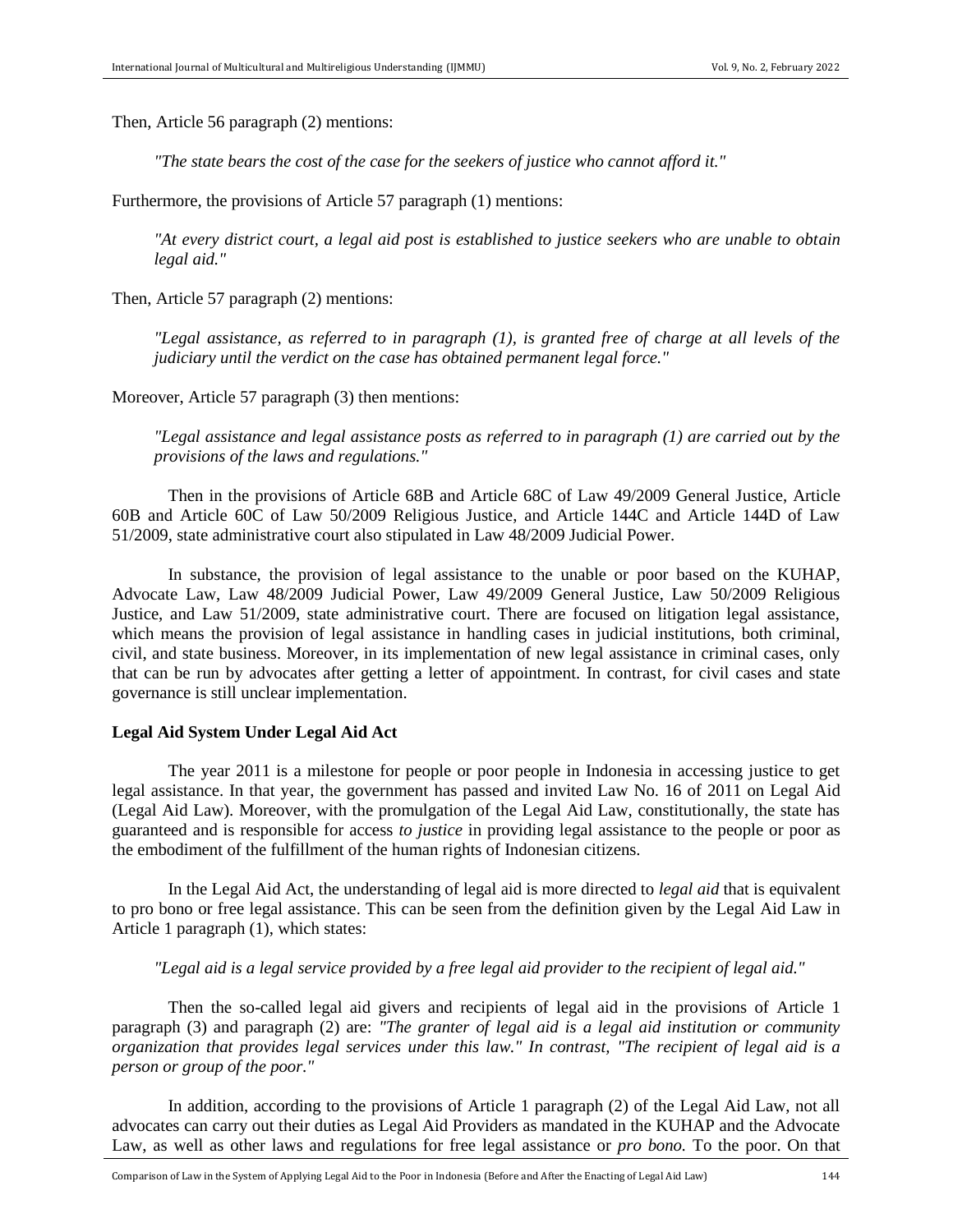basis, advocates who can provide legal assistance to non-poor people are only advocates registered in legal aid organizations or community organizations that provide legal services after getting a letter of duty from a legal aid organization.<sup>10</sup>

The provision of free legal assistance or better known as pro bono legal assistance *(pro bono publico),* is an effort to achieve justice for everyone, especially for the unable or poor, as referred to in the Legal Aid Law in dealing with legal problems. Legal assistance in handling legal problems experienced by recipients of legal assistance, in this case, the community, cannot be done through litigation or nonlitigation channels.<sup>11</sup>

Furthermore, in the Legal Aid Law Article 4 Paragraph (3) mentioned, legal assistance includes exercising power of attorney, accompanying, representing, defending, and/or taking other legal actions for the legal benefit of legal recipients, both in dealing with civil, criminal and state administrative law issues. Advocates carry out the implementation of legal assistance under this law to legal aid providers incorporated and accredited by the state through the ministry of law and human rights as legal aid providers.

The state, in the Legal Aid Law, has guaranteed funding for the implementation of legal assistance by advocates to legal aid providers to poor people as recipients of legal aid. This provision is regulated in Article 16 paragraph (1) of the Legal Aid Law and Article 18 paragraph (1) of Government Regulation No. 42 of 2013 concerning the Terms and Procedures for The Provision of Legal Aid and The Distribution of Legal AidFunds, which mentions: Funding or costs needed and used in the implementation of legal assistance to poor people or communities by the provisions of the legislation, charged to the State Revenue and Spending budget.

Implementation of the provisions of legal substance in the Legal Aid Law and PP 42/2013 on the Terms and Procedures for The Provision of Legal Aid and The Distribution of Legal Aid Funds is currently regulated in the Decree of the Minister of Law and Human Rights of the Republic of Indonesia Number: M.HH-01. HN.03.03 Of 2017 Concerning The Amount of Litigation And Non-Litigation Legal Aid Costs (Kepmenkumham No.M.HH-01. HN.03.03 the Year 2017);

## **The effectiveness of legal aid for the poor in Indonesia to access justice before the enacting of the Legal Aid Act**

Although the provision of legal assistance has been regulated and mandated in the KUHAP because, in its implementation, *the crime control model (arbitrary process or arbitrary process)* is still in force. This arbitrary process occurs because the suspect or defendant is considered and used as an object of examination regardless of human rights and his right to defend and defend the dignity and truth he has. Arbitrariness in the judicial process can occur because law enforcement officials have become accustomed to practicing investigation and investigation according to crime control *models,* such as torture, inhumane treatment, and degrading following those embraced by *Het Herziene Inlandsch Reglement* (HIR).<sup>12</sup>

 $\overline{\phantom{a}}$ 

<sup>&</sup>lt;sup>10</sup>. Article 13 and Article 16 of Government Regulation No. 42 of 2013 concerning the Terms and Procedures for The Provision of Legal Aid and The Distribution of Legal Aid Funds, regulates the provision of litigation and non-litigation legal assistance by legal aid advocates and/or advocates recruited by legal aid providers, *Ibid.*

<sup>11</sup> .Legal assistance through litigation, handling and resolution of legal problems is carried out through judicial process (siding in court) while non-litigation legal assistance, handling and resolution of legal problems is carried out outside the judicial process through mediation, negotiation in a consensus deliberation. General Provisions of Article 1 number 8 and number 9 of Government Regulation No. 42 of 2013 concerning The Terms and Procedures for The Provision of Legal Aid and Distribution of Legal Aid Funds, *Ibid.*

<sup>12</sup> .Frans Hendra Winarta, *Op Cit*, hlm. 5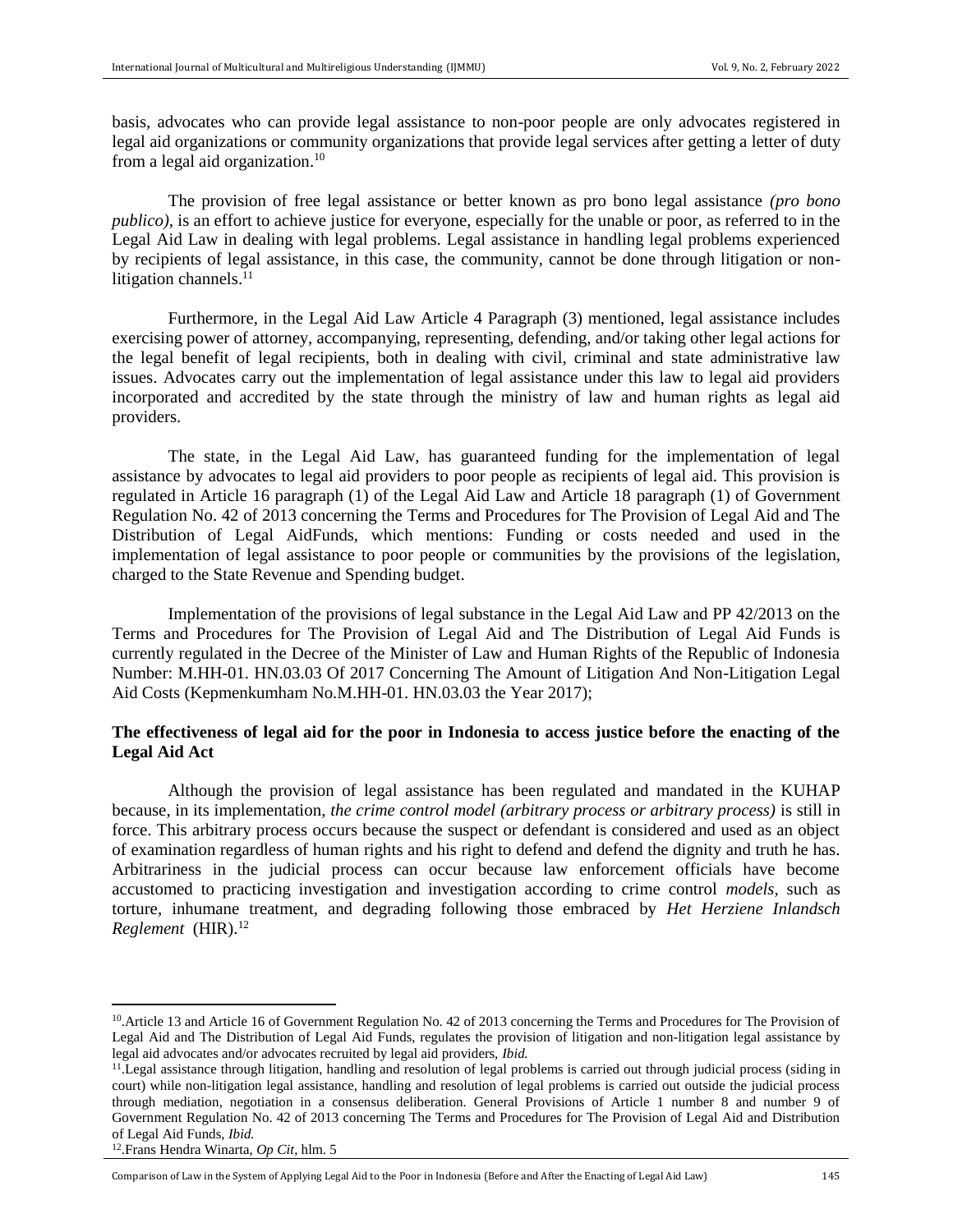Moreover, because of the role of advocates as legal counsel to provide free legal assistance, according to the provisions of Article 56, paragraph (1) and paragraph (2) of the KUHAP is only passive because to provide legal assistance to people who are unable or poor. In the face of criminal cases, must wait to get an appointment from investigators, prosecutors, and judges first. Therefore, the provision of legal assistance based on the provisions in the KUHAP cannot be effectively implemented in the concept of providing free legal assistance (advocates as legal counsel do not receive honorarium) to poor justice seekers who are suspects or defendants.

The appointment to advocates to become legal advisors and provide legal assistance to the poor, as stipulated in the KUHAP, applies only in criminal cases and does not apply to the provision of legal assistance to the incapacitated or poor in the face of civil or state administrative cases. The concept of providing legal assistance to the unable or poor based on the legal regulations that have been regulated in this KUHAP cannot be effectively implemented to fulfill the constitutional rights of the unable or poor as Indonesian citizens comprehensively to get legal assistance.

Likewise, although the State has guaranteed the provision of free legal assistance to the unable or poor people who are in the judiciary either through the Advocate Law, Law 48/2009 Of The Power of Justice, Law 49/2009 General Justice, Law 50/2009 Religious Justice, and Law 51/2009 Of state administrative court, that laws bearing the cost of cases at all levels of the judiciary by way of the release of case registration fees, Indonesian state legal system in terms of providing legal assistance to the unable or poor cannot be realized and implemented effectively, this is because it is not clear the legal aid funding budget system in the legislation.

In addition to the unclear budget, advocates have not been moved by their hearts and souls to provide free legal assistance to the poor. So that if they get appointments from other law enforcement officials, both in the examination in the police and the courts, the advocates are reluctant to carry it out. Even if they do, the advocates will not be maximal in providing legal assistance to the unable or poor community, unlike in providing legal assistance or handling cases with the receipt of honorarium from clients.<sup>13</sup>

Legal aid institutions are also " indolent" to provide legal assistance to the unable or poor in general, except to the built or assisted communities that have been built from legal aid agencies. They will be swift and directly able to provide legal advocacy.

The bureaucratic system that requires the community to be unable must first submit a written application to the advocate or through the advocate organization or to a legal institution with conditions.<sup>14</sup> In the author's opinion, also as one of the causes of ineffectiveness for the poor to access legal aid for free,<sup>15</sup> from an advocate before the enactment of the Legal Aid Act.

In addition to the bureaucratic system, although the Advocate Law requires advocates to provide legal assistance, in practice, many advocates are also reluctant, even fleeing to provide free legal assistance to poor justice seekers, because there is no economic benefit. If implemented, it will be carried

 $\overline{\phantom{a}}$ 

<sup>&</sup>lt;sup>13</sup>. Normative framework regarding the provision of legal assistance in the level of practice in the community, especially in the constituents of the regulation, namely the poor people are still not optimally run by advocates as one of the legal aid providers. There are three things advocate behavior in dealing with the problem of legal assistance for the poor, namely: avoiding for various reasons, accepting the case on condition that the case must attract the mass media so as to raise the prestige of advocates, and the latter receive fully the provision of legal assistance. See, Marudut Tampubolon, 2014, *Membedah Profesi Advokat, Perspektif Ilmu Sosial Interaksi Advokat-Klien*, Yogyakarta, Pustaka Pelajar. Dikutip dari tulisan: Ni Gusti Agung Ayu Mas Triwulandari, dengan judul, *"Problematika Pemberian Bantuan Hukum Struktural Dan Non Struktural Kaitannya Dengan Asas Equality Before The Law (Problematic Provision of Legal Assistance Structural and Non-Structural Relation ti The Basis of Equality Before The Law)"*, Jurnal Ilmiah Kebijakan Hukum, Volume 14, Nomor 3, November 2020: 539-552. Downloaded from the internet: https://www.ejournal.balitbangham.go.id/index.php/kebijakan/article/view/1291.

<sup>&</sup>lt;sup>14</sup>. These provisions as stipulated in Article 4, Article 5 and Article 6 of Government Regulation No. 83 of 2008 concerning the Requirements and Procedures for The Provision of Legal Assistance For Free.

<sup>15</sup> .Article 12 paragraph (1) regulates the prohibition, *Ibid.*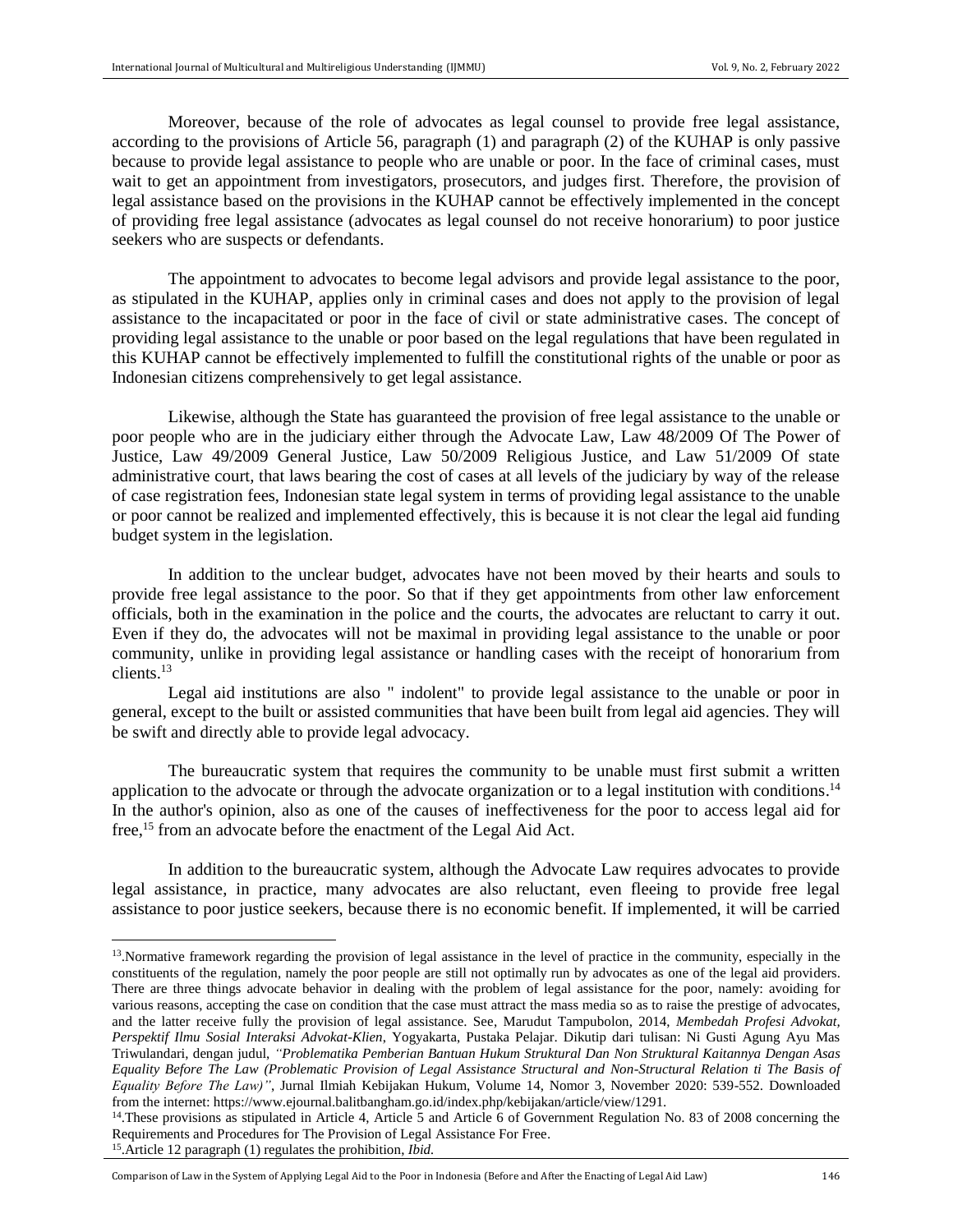out just like that. The lack of willingness or reluctance of advocates to provide legal assistance makes it difficult for the poor to access legal aid. Therefore, free legal aid or *pro bono public* for the poor is just a myth. $16$ 

Therefore, although the Advocate Law and its Implementing Regulation, Namely Government Regulation No. 83 of 2008 concerning the Procedure for Providing Free Legal Aid, which regulates the system of legal assistance to the poor as seekers of justice.<sup>17</sup> This situation happens because the obligation for advocates and advocacy organizations to socialize the provision of free legal assistance by advocates based on the Advocate Law and the government is minimal to socialize free legal assistance from advocates when the poor face a legal problem.

Based on considerations and factors as outlined above, the author argues that the legal system's ineffectiveness in carrying out its duties is to provide legal assistance to the poor to access justice in Indonesia due to legal substance that existed before the Legal Aid Law. These still regulate the process of bureaucratization (legal culture) thick, which causes poor justice seekers to be reluctant to apply for legal assistance. The passive nature of advocates, advocate organizations, and legal aid agencies as a legal structure in providing legal assistance (because it is only waiting for the application for legal assistance in advance from poor justice seekers or waiting for an appointment from other law enforcement officials), is also one of the causes of ineffective provision of legal aid to the unable or poor to get justice.

## *Conclusion*

l

Conclusions regarding the comparison of legal aid legal systems to the unable or poor, before and after the Legal Aid Law was enacted based on the above discussion, and the author can say as follows: *First,* legal assistance to the unable or poor before the Legal Aid Law was enacted, referring to and based on the provisions of the Kuhap, Advocate Law, Law 48/2009 Judicial Power, Law 49/2009 General Justice, Law 50/2009 Religious Justice, and Law 51/2009 Tun Judiciary, legally providing legal assistance to the unable or poor, is only given to litigation legal assistance, meaning the provision of legal assistance in the handling of cases in criminal, civil, and state administrative institutions. *Second,* advocates as *stakeholders* or as implementers (legal structures) of the provisions of the laws and regulations before the enactment of the Legal Aid Law are only passive in providing legal assistance to the poor who face legal problems. This is because advocates are only waiting for appointments to be given by the police, prosecutors, and judges to provide legal assistance to the incapacitated or poor. Moreover, *third,* it is not clear the system of budgeting legal aid funds and the procedures for their use in the laws and regulations before the enactment of the Bantuan Law Law.

Meanwhile, after the Legal Aid Law is implemented, the conclusions that the author can convey are: *First,* legal assistance to the unable or poor can be provided by legal aid providers either through litigation or non-litigation processes. *Second,* advocates as *stakeholders* or as implementers (legal structures) of the provisions of the Legal Aid Law have a playful nature. Legal Aid Advocates will provide legal assistance for litigation or non-litigation because it will be a reference and assessment for the Ministry of Law and Human Rights. The following verification and accreditation, because Legal Aid Provider will always make maximum efforts in carrying out its work in providing legal assistance to the poor, both through litigation and non-litigation. This regulation means a control mechanism for the performance of legal aid advocates, which in previous regulations did not exist. Moreover, *third,* in the Legal Aid Law and its implementing regulations, the legal aid budgeting system and the procedure for its

<sup>16</sup> .Frans Hendra Winarta, 2011, *Bantuan Hukum di Indonesia: Hak untuk Didampingi Penasihat Hukum Bagi Semua Warga Negara*, Jakarta, Elex Media Komputindo, hlm. 5

<sup>&</sup>lt;sup>17</sup>. Advocates although have an obligation to carry out the principle of *pro bono publico* as has been charged by the law to help the poor, in practice it is not easy to make it happen, moreover there has been a shift in the meaning of the advocate profession from *officium nobile* to commercialization. Agus Raharjo, Angkasa and Rahadi Wasi Bintoro, *"Access to Justice for the Poor (Dilemma in The Provision of Legal Aid By Advocates)",* Seen at the Pulpit of Law Volume 27, Number 3 October 2015, page 433, downloaded throug[h https://media.neliti.com](https://media.neliti.com/) On Thursday, November 4, 2021.